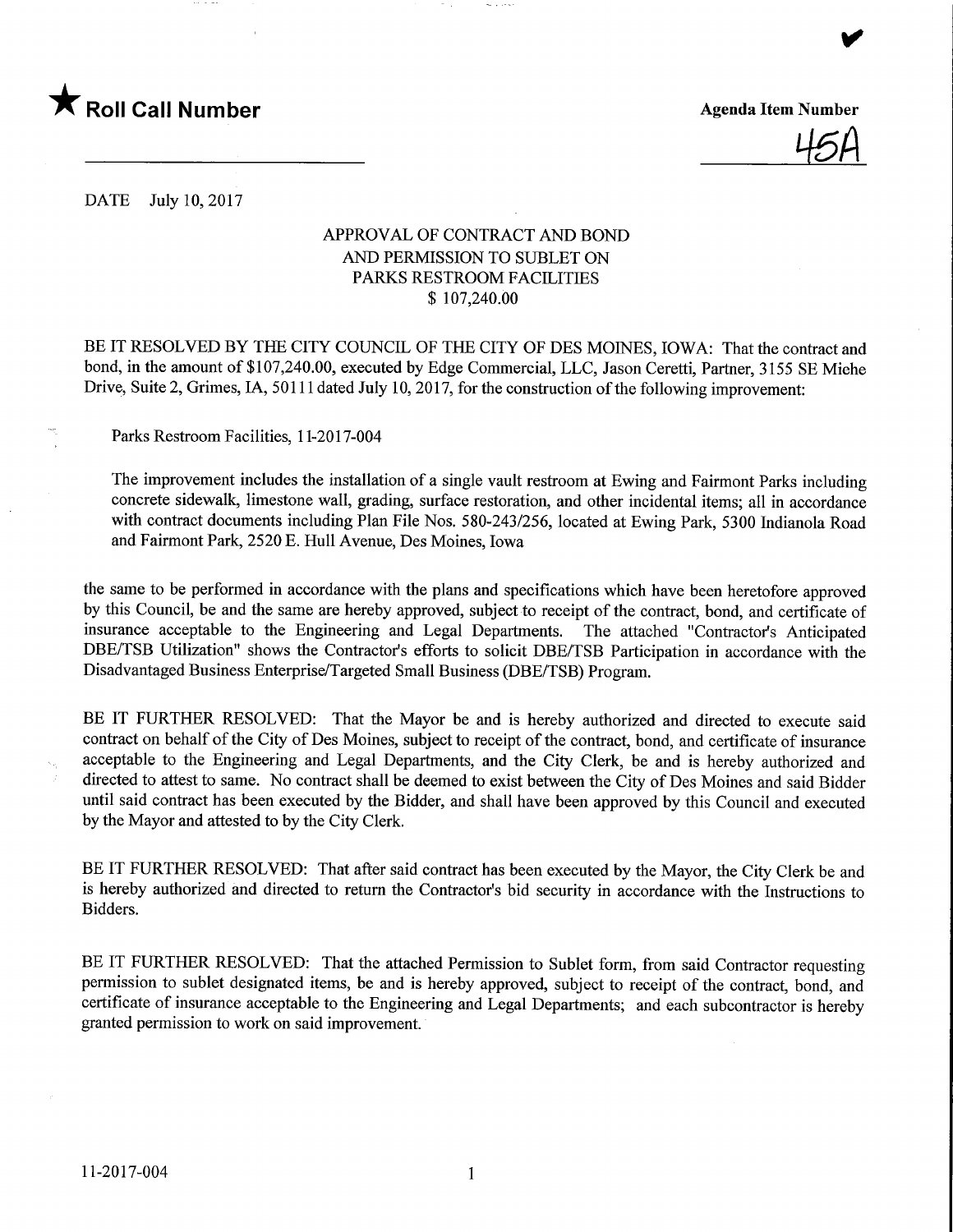

**Agenda Item Number** 

DATE July 10, 2017

BE IT FURTHER RESOLVED: That the Des Moines Finance Director is hereby authorized to encumber this contract amount against the funds as identified below, and to acquire Builder's Risk Insurance, if appropriate, for the above referenced improvement.

| (City Council Communication Number $/7 - 537$ | attached) |
|-----------------------------------------------|-----------|
|-----------------------------------------------|-----------|

Moved by to adopt.

FORM APPROVED Rathlan Vanderpool by an

Kathleen Vanderpool Deputy City Attorney

 $\mathbb{R}$  Funding Source: 2017-2018 CIP, Page Park - 11, Park Improvements, PK137, G. O. Bonds

| <b>COUNCIL ACTION</b> | <b>YEAS</b> | <b>NAYS</b> | <b>PASS</b> | <b>ABSENT</b>   | I, Diane Rauh, City Clerk of said City Council, hereby     |
|-----------------------|-------------|-------------|-------------|-----------------|------------------------------------------------------------|
| <b>COWNIE</b>         |             |             |             |                 | certify that at a meeting of the City Council, held on the |
| <b>COLEMAN</b>        |             |             |             |                 | above date, among other proceedings the above was          |
| <b>GATTO</b>          |             |             |             |                 | adopted.                                                   |
| <b>GRAY</b>           |             |             |             |                 |                                                            |
| <b>HENSLEY</b>        |             |             |             |                 | IN WITNESS WHEREOF, I have hereunto set my hand            |
| <b>MOORE</b>          |             |             |             |                 | and affixed my seal the day and year first above written.  |
| <b>WESTERGAARD</b>    |             |             |             |                 |                                                            |
| <b>TOTAL</b>          |             |             |             |                 |                                                            |
| <b>MOTION CARRIED</b> |             |             |             | <b>APPROVED</b> |                                                            |
|                       |             |             |             |                 |                                                            |
|                       |             |             |             |                 |                                                            |
|                       |             |             |             |                 |                                                            |
|                       |             |             |             | Mayor           |                                                            |
|                       |             |             |             |                 | City Clerl                                                 |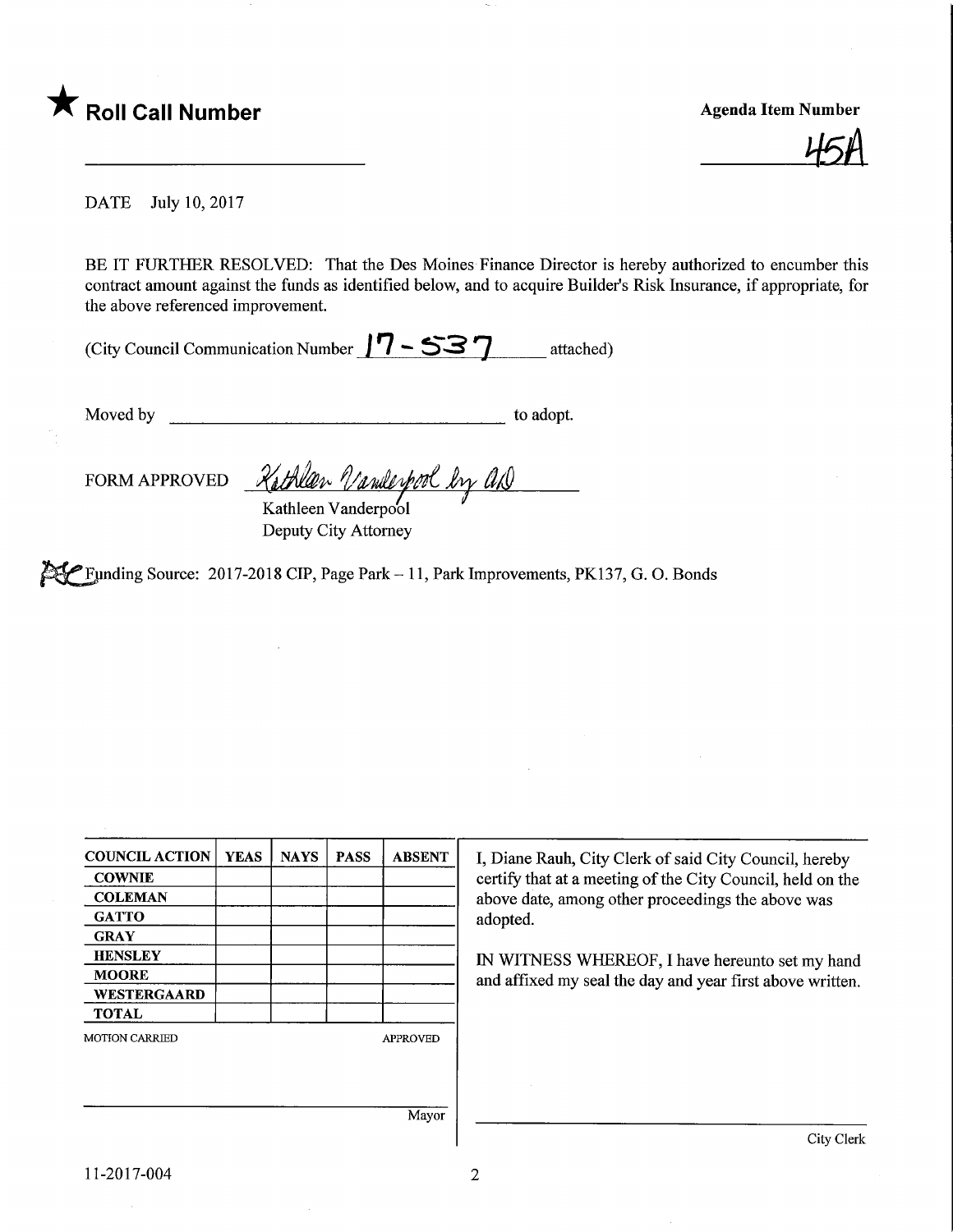Department of Engineering City of Des Moines, Iowa



## CONTRACTOR'S ANTICIPATED DBE/TSB UTILIZATION

#### Parks Restroom Facilities

#### Activity D) 11-2017-004

On June 27, 2017, Edge Commercial, LLC, Jason Ceretti, Partner, 3155 SE Miehe Drive, Suite 2, Grimes, IA 50111 submitted a proposal for construction of the Parks Restroom Facilities, Activity ID 11-2017-004, which the City Council has determined to be the lowest responsible, responsive bid for said project in the amount of \$107,240.00. The proposal included a statement that the Disadvantaged Business Enterprise/Targeted Small Business (DBE/TSB) Program shall apply to this project.

The Engineering Department has prepared this report summarizing the information that Edge Commercial, LLC, has submitted indicating that it anticipates utilizing the following DBE/TSB companies on this project:

| <b>DBE/TSB Name</b>       | Description of Work                 | <b>Estimated Amount</b> |
|---------------------------|-------------------------------------|-------------------------|
| <b>Bonnies Barricades</b> | <b>Traffic Control</b>              | \$960.00                |
|                           | Estimated DBE/TSB Participation     | \$960.00                |
|                           | Edge Commercial, LLC Amount         | \$107,240.00            |
|                           | Percentage of DBE/TSB Participation | 0.90%                   |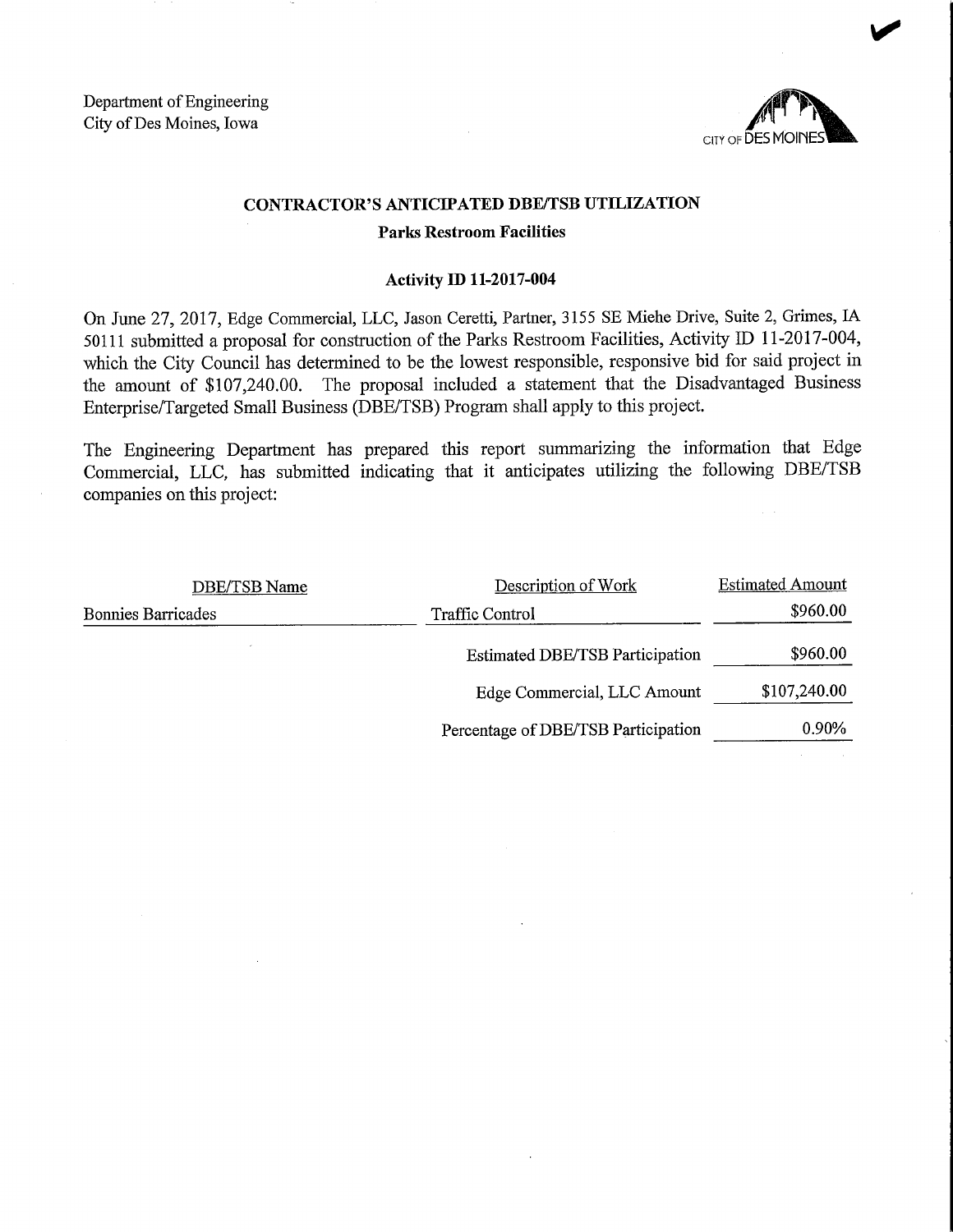"*HNCL"* "PURING DEPARTMENT  $\left\{\n \begin{array}{c}\n \text{which both}}\n \text{for all }n\in\mathbb{N}.\n \end{array}\n \right.$ 

Activity ID 11-2017-004<br>Date  $\frac{7}{6/2017}$ 7/6/2017

# PERMISSION TO SUBLET

| Project                       | Parks Restroom Facilities               |                                                                                                                                   |                          |                                                    |                                                      |  |
|-------------------------------|-----------------------------------------|-----------------------------------------------------------------------------------------------------------------------------------|--------------------------|----------------------------------------------------|------------------------------------------------------|--|
| Contractor                    | Edge Commercial, LLC                    |                                                                                                                                   |                          |                                                    |                                                      |  |
| 26-2626-165<br>Federal Tax ID |                                         | 15084<br>Contract No.                                                                                                             |                          | Sublet Request No.<br>1                            |                                                      |  |
| <b>ITEM TO BE SUBLET</b>      |                                         | <b>ORGANIZATION</b><br><b>TO PERFORM</b><br><b>WORK</b>                                                                           | <b>DBE</b><br><b>Y/N</b> | <b>COST OF</b><br><b>SPECIALTY</b><br><b>ITEMS</b> | <b>TOTAL COST</b><br><b>OF WORK</b><br><b>SUBLET</b> |  |
| Traffic Control               |                                         | <b>Bonnies Barricades</b><br>1547 Michigan Street<br>Des Moines, IA 50314-3532<br>$(515) 282 - 8877$<br>Federal Tax ID 42-1250395 | Yes                      |                                                    | \$960.00                                             |  |
| 48 in. Decorative Fence       |                                         | American Fence Company<br>6300 NW Beaver Drive<br>Johnston, IA 50131<br>$(515)$ 265-6100<br>Federal Tax ID 42-1196320             | No                       |                                                    | \$3,196.80                                           |  |
| Excavation                    | Sidewalk Removal, Install, and Class 10 | Patriot Concrete, Inc.<br>6521 S.E. Vandalia Drive<br>Pleasant Hill, IA 50327<br>$(515)$ 805-7230<br>Federal Tax ID 81-4891845    | No.                      |                                                    | \$14,000.00                                          |  |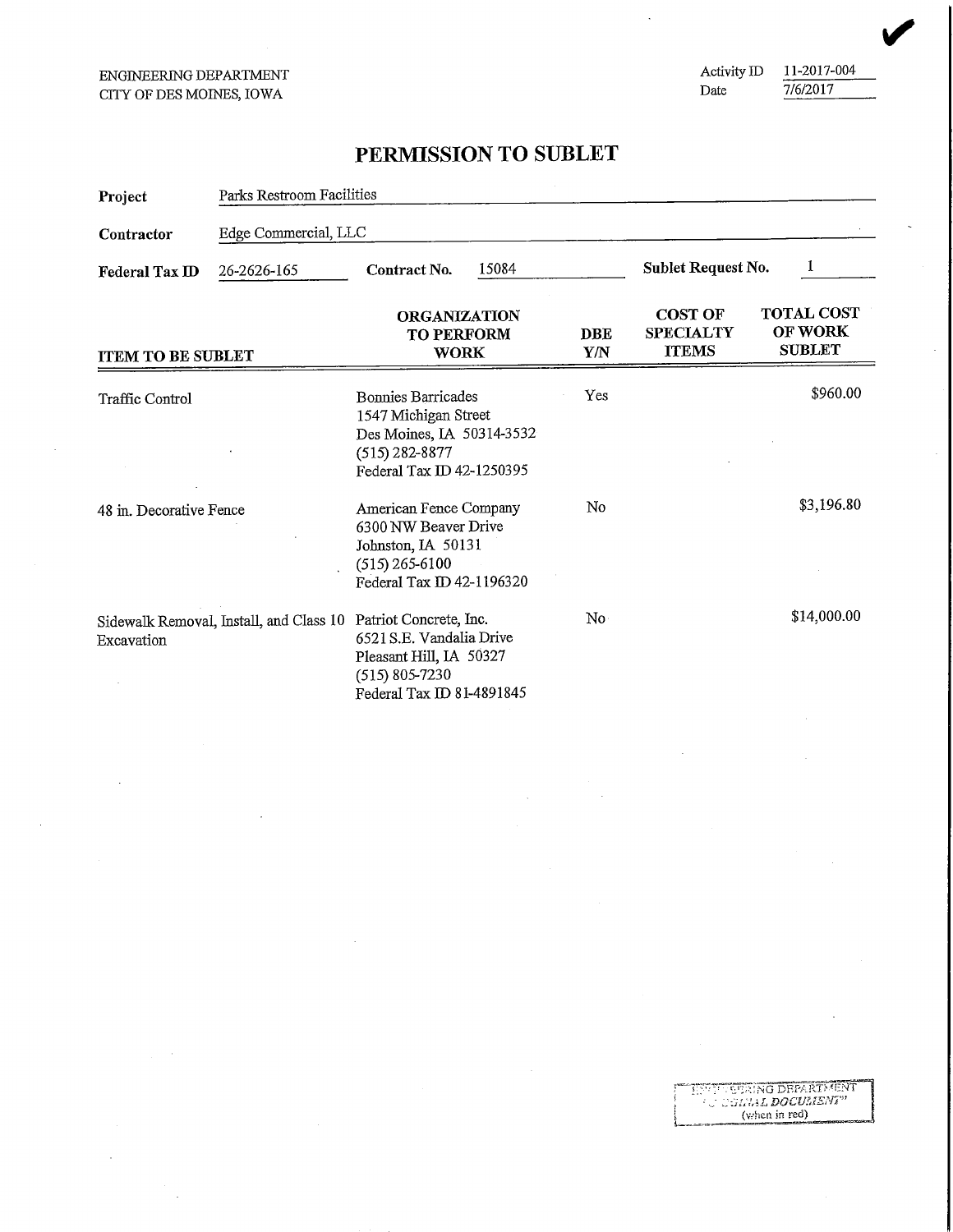|                                                  | Previous | This        | Total        |     |
|--------------------------------------------------|----------|-------------|--------------|-----|
|                                                  | Request  | Request     | To Date      |     |
| Cost of Items Sublet                             |          | \$18,156.80 | \$18,156.80  | (a) |
| Cost of Specialty Items Sublet                   |          |             |              | (b) |
| Cost of Sublet Items Less Speciality Items       |          | \$18,156.80 | \$18,156.80  | (c) |
| Contract Amount                                  |          |             | \$107,240.00 | (d) |
| Contract Amount Less Total Specialty Items (d-b) |          |             | \$107,240.00 | (e) |
| Percentage of Contract Sublet to Date (c/e)      |          |             | 16.93%       |     |

The prime contractor's request for Permission to Sublet the above items of work is approved with the understanding that the prime contractor shall be held responsible for the subcontractors' full compliance of all terms of the contract.

Attachment: Contractor's Letter Requesting Subletting

Fonn Routing: Project Engr. - City Engr. - Engr. Admin. - City Clerk/City Manager -Engr. Admin. - Distribution

## Form Distribution Original - Project File Copy - Project Engineer

Copy - Prime Contractor

Roll Call No. Date

INGINEURING DEPARTMENT "O."L'SINAL DOCUMENT" (w!ien in red)